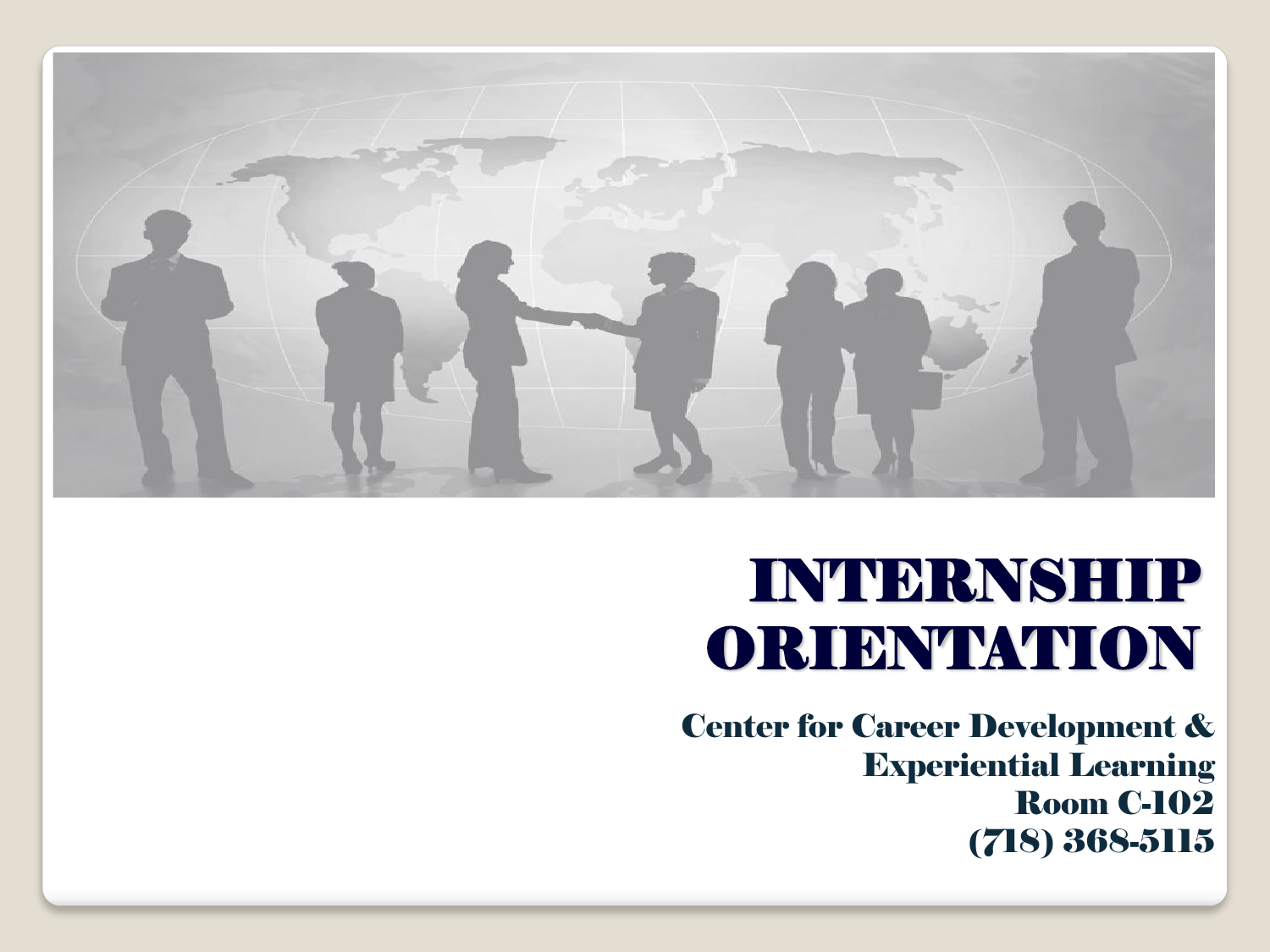- **Q Nacelink Account (Career Wave)**
- **Q Resume and Cover Letter Reviewed**
- O Copy of Department Labor guidelines
- Research the Internship
- **Q Title IX Workshop (Discrimination and Sexual** Harassment Workshop)

*Kingsborough Community College does not tolerate any form of sexual misconduct including but not limited to sexual harassment,*  sexual assault, stalking, and domestic and intimate partner *violence. If you feel that you have been a victim or witnessed any form of sexual misconduct, please report the incident to any of the following offices: Title IX Coordinator (718-368-6896, V-231) Office of the Vice President of Student Affairs (A-216, 718-368-5563), and/or Office of Public Safety (L-202, 718-368-4800).*

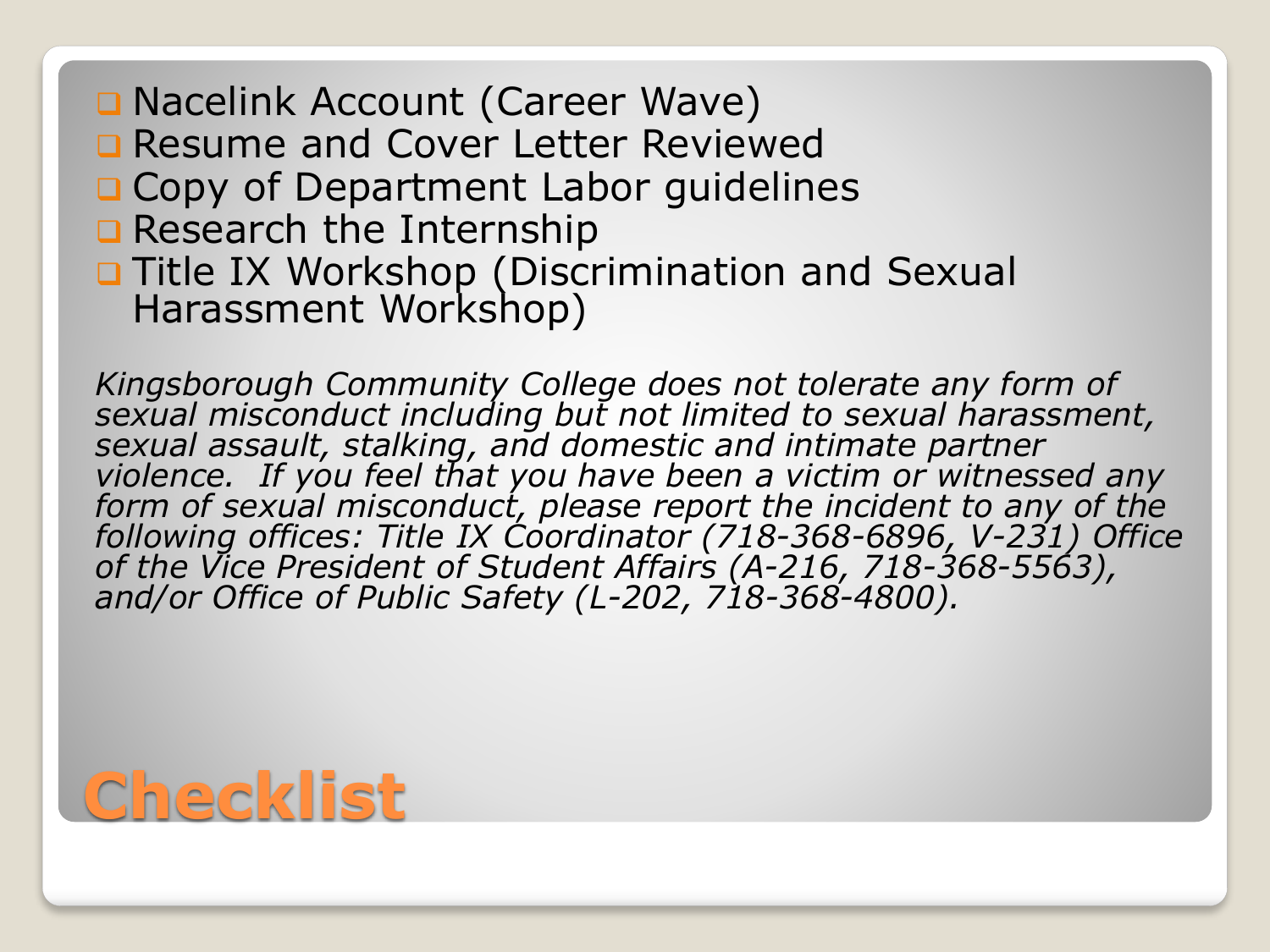- An internship should:
	- Be a meaningful learning experience
	- Offer challenging responsibilities and develop skills
	- Be supervised by an experienced professional
	- Provide appropriate resources to do the job
	- Last for a set timeframe (determined before the internship begins)

*If, at any time, your responsibilities do not reflect the points above, you should meet with an Internship Advisor for follow up.*

# **Internship Guidelines**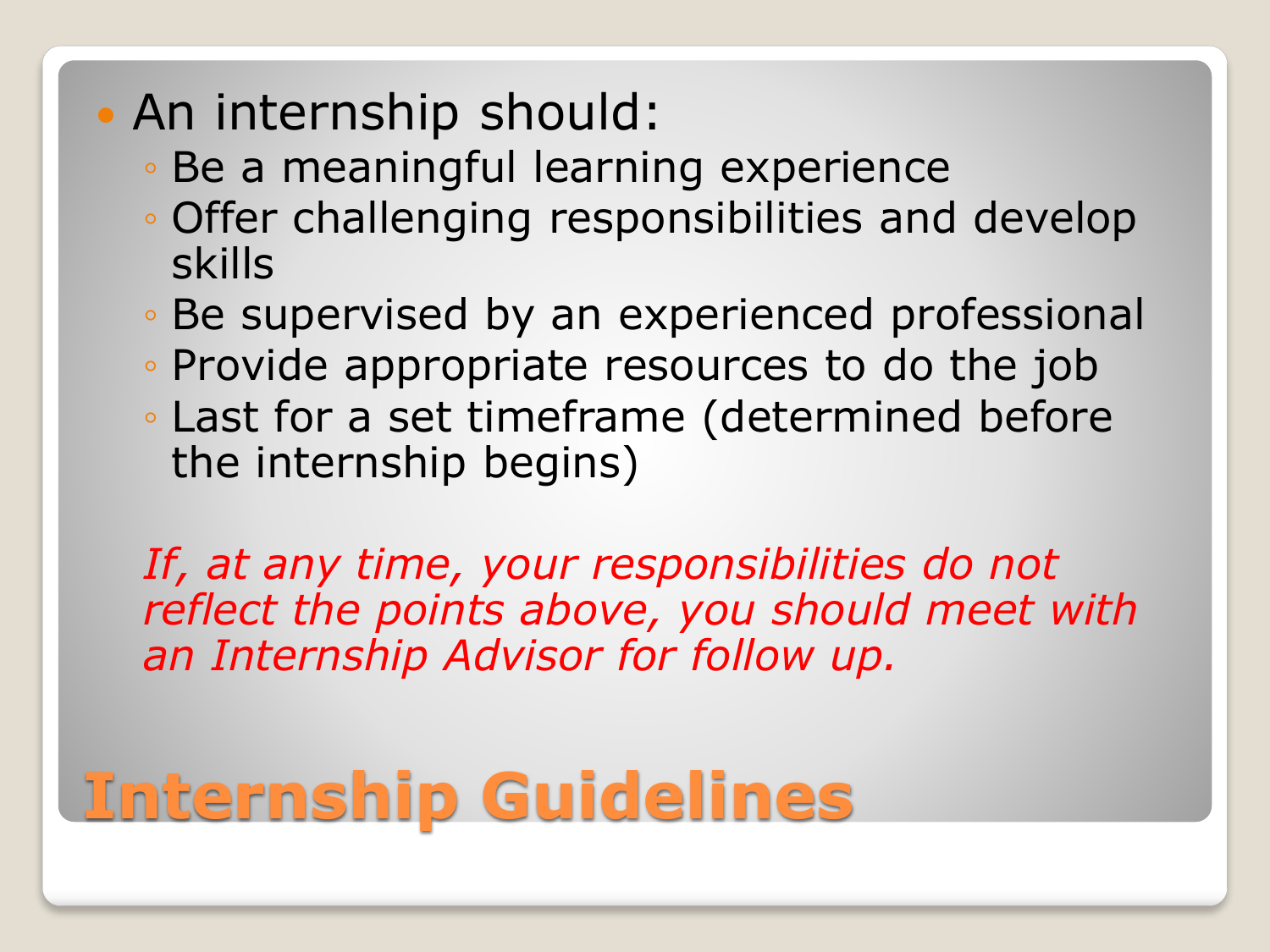#### **Most internships require an interview. Please keep these tips in mind as you prepare for an interview.**

**Time**: Arriving 10-15 minutes before the appointed time is absolutely vital **Handshake**: You can use this opportunity to physically demonstrate a sense of warmth and confidence

**Dress and Appearance:** Professional Dress is a MUST!! The clothes you choose to wear to an interview will tell a lot about you

**Eye Contact:** In the American culture, direct eye contact (but not staring) is viewed as positive communication behavior

**Tone of Voice:** A clear and audible voice will positively reinforce everything you say about yourself

> Tell me about /ourself

#### **Be Aware of Unconscious Habits:**

- Cracking your knuckles
- Nervously shaking your leg

**INTERVIEWING SKILLS**

- Clicking your pen
- Playing with your hair
- Picking at your hands
- Biting nails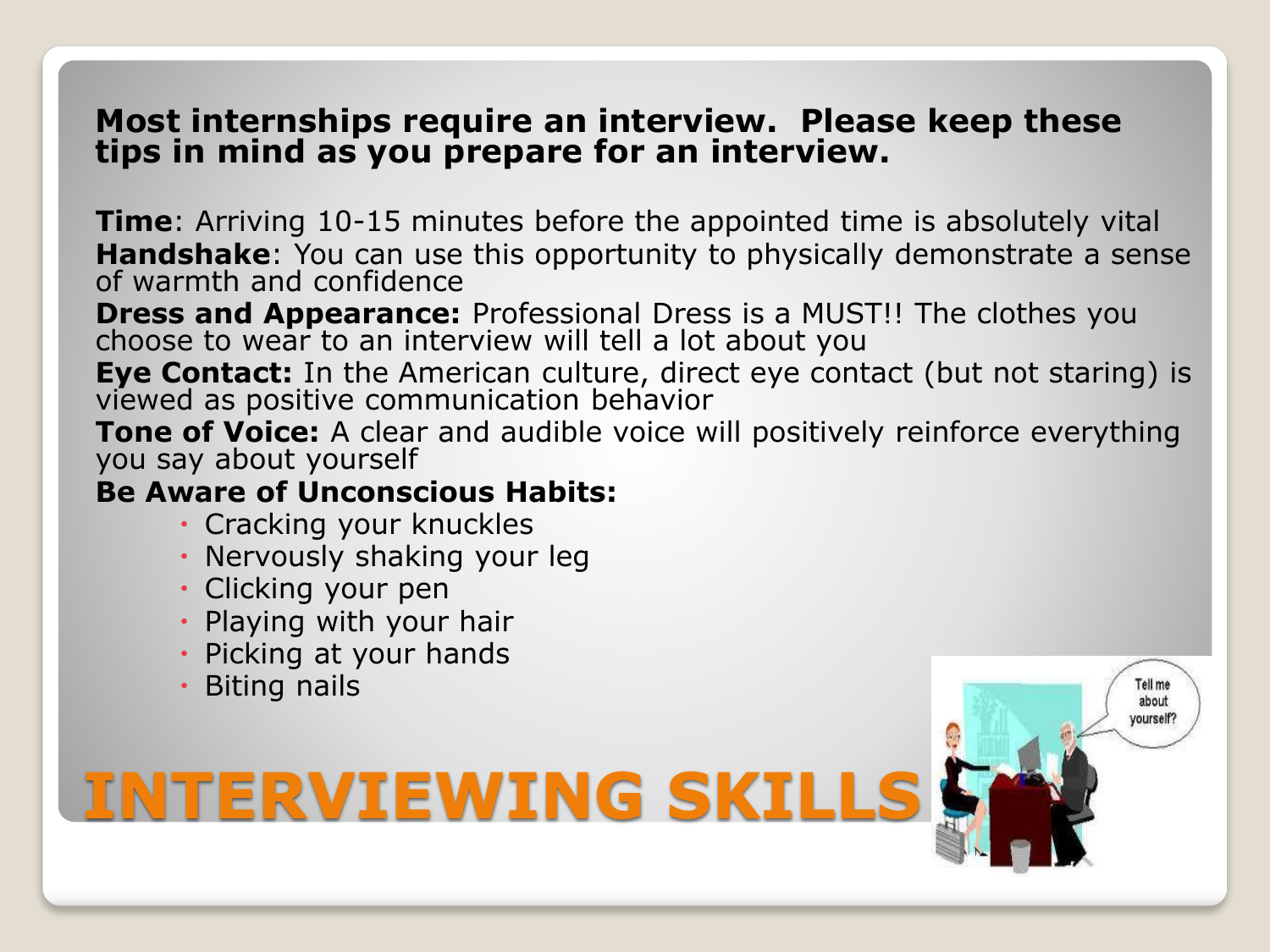#### Professional Dress for Men



Professional Business Dress for Women

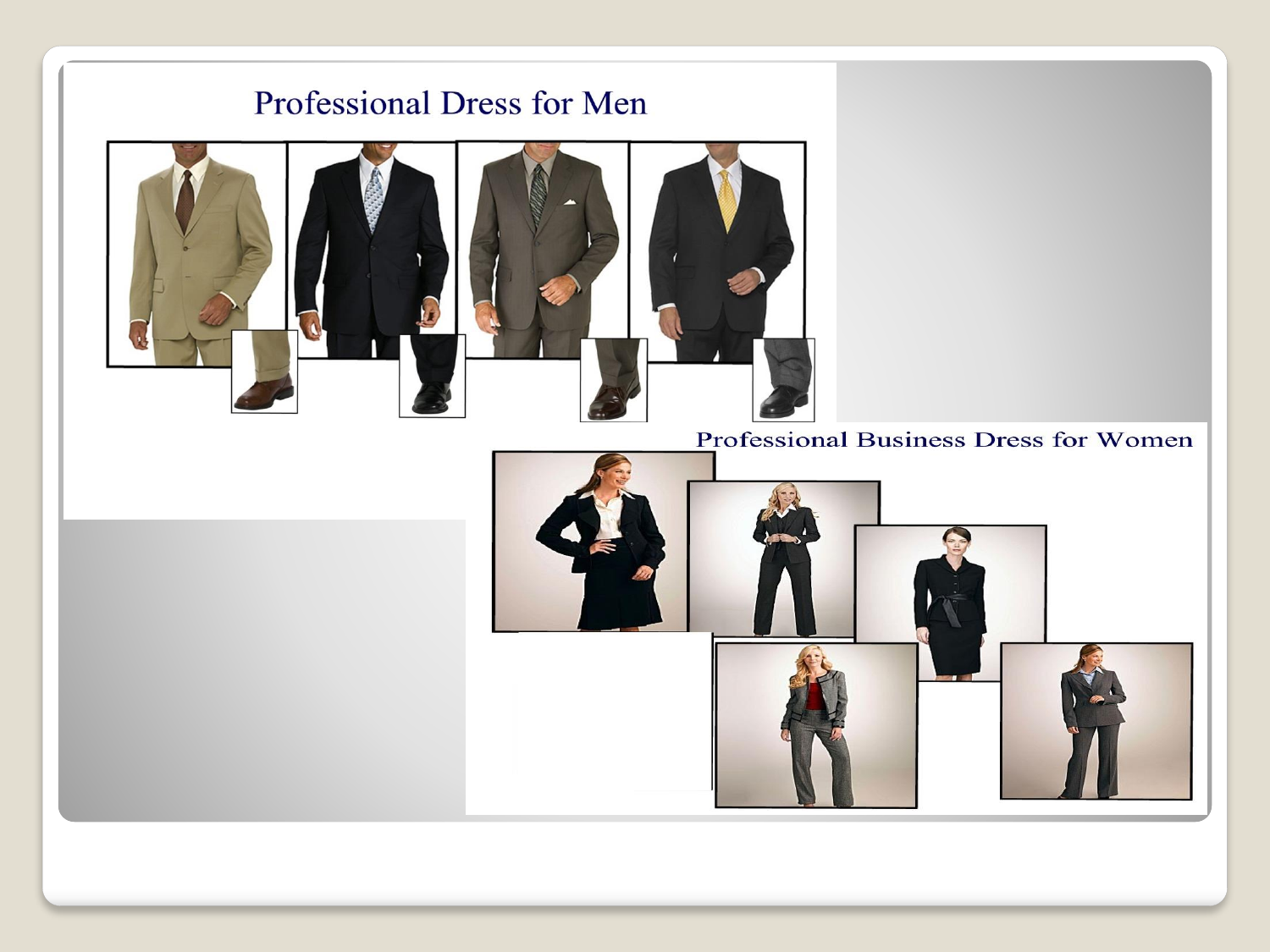- **KNOWING THE ORGANIZATION:** Read the position description and make a mental note of any information about the employer such as type of organization, size, products and services
- **KNOWING THE POSITION : Make sure you** understand all the terms in the job description.
- **KNOWING YOURSELF:** Reflect back on your accomplishments, skills and resume



- **ANTICIPATE TYPICAL INTERVIEW QUESTIONS:**  It is important for you to pinpoint why you are the best candidate for the position
- **· HAVE SOME QUESTIONS IN MIND: Asking** questions about the position shows the interviewer that you are interested in the internship. Also, your level of motivation may be judged by the types of questions you ask.

## **PREPARE FOR THE INTERVIEW**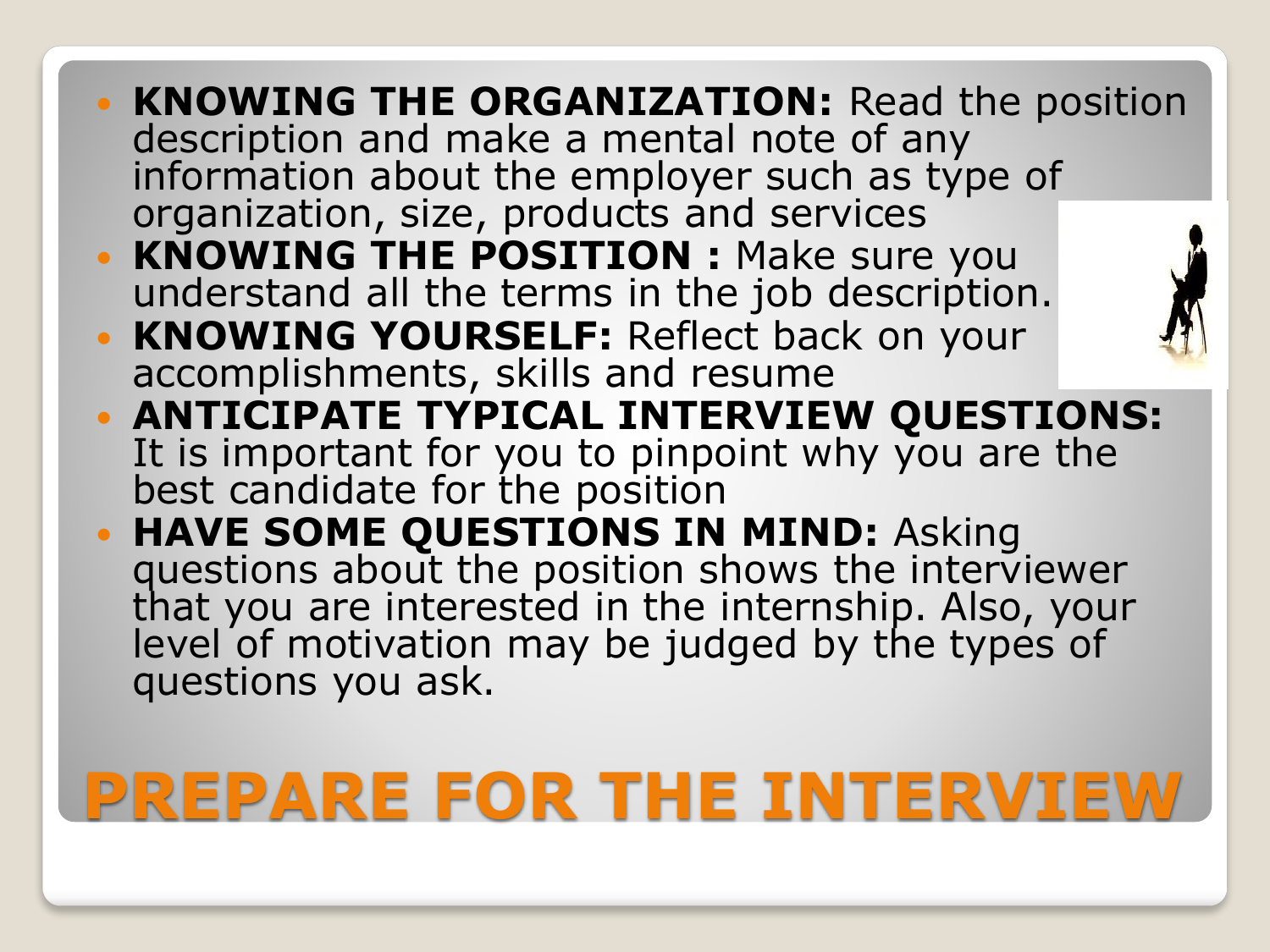- Your internship may be the first time you've worked in a professional setting; however, the expectation is that you behave as a professional.
- Rules are different at each organization, so you must pay attention to policies and procedures.
- **Remember:** You are a representative of Kingsborough Community College!

# **LEARNING FROM THE INTERNSHIP: ETIQUETTE**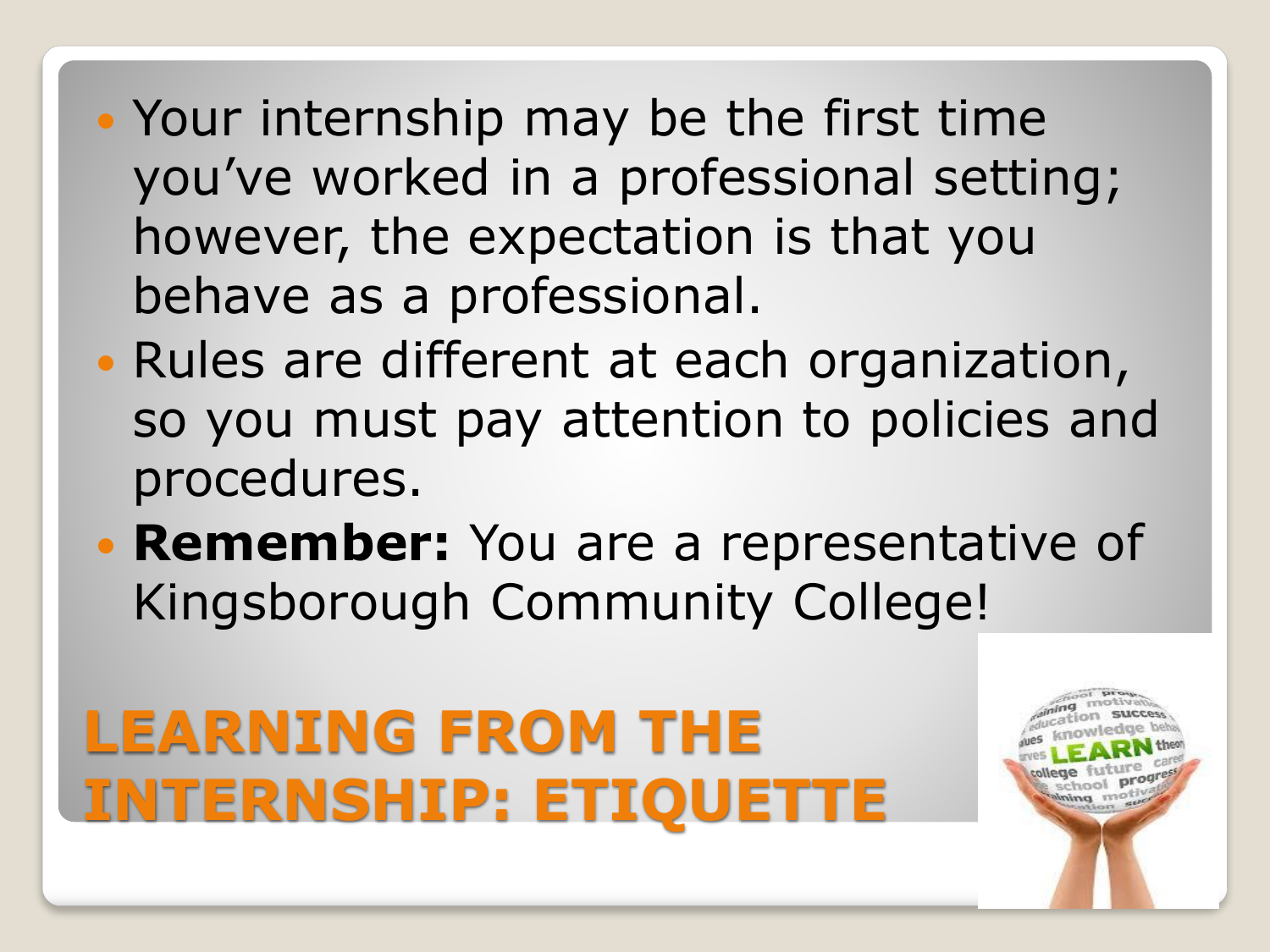- Attendance and promptness are expected
- Be willing to work
- Communicate effectively
- Practice good email and telephone etiquette
- Don't text or use social media
- Dress professionally
- Follow the chain of command
- Respect confidentiality

### **LEARNING FROM THE INTERNSHIP: CONDUCT**

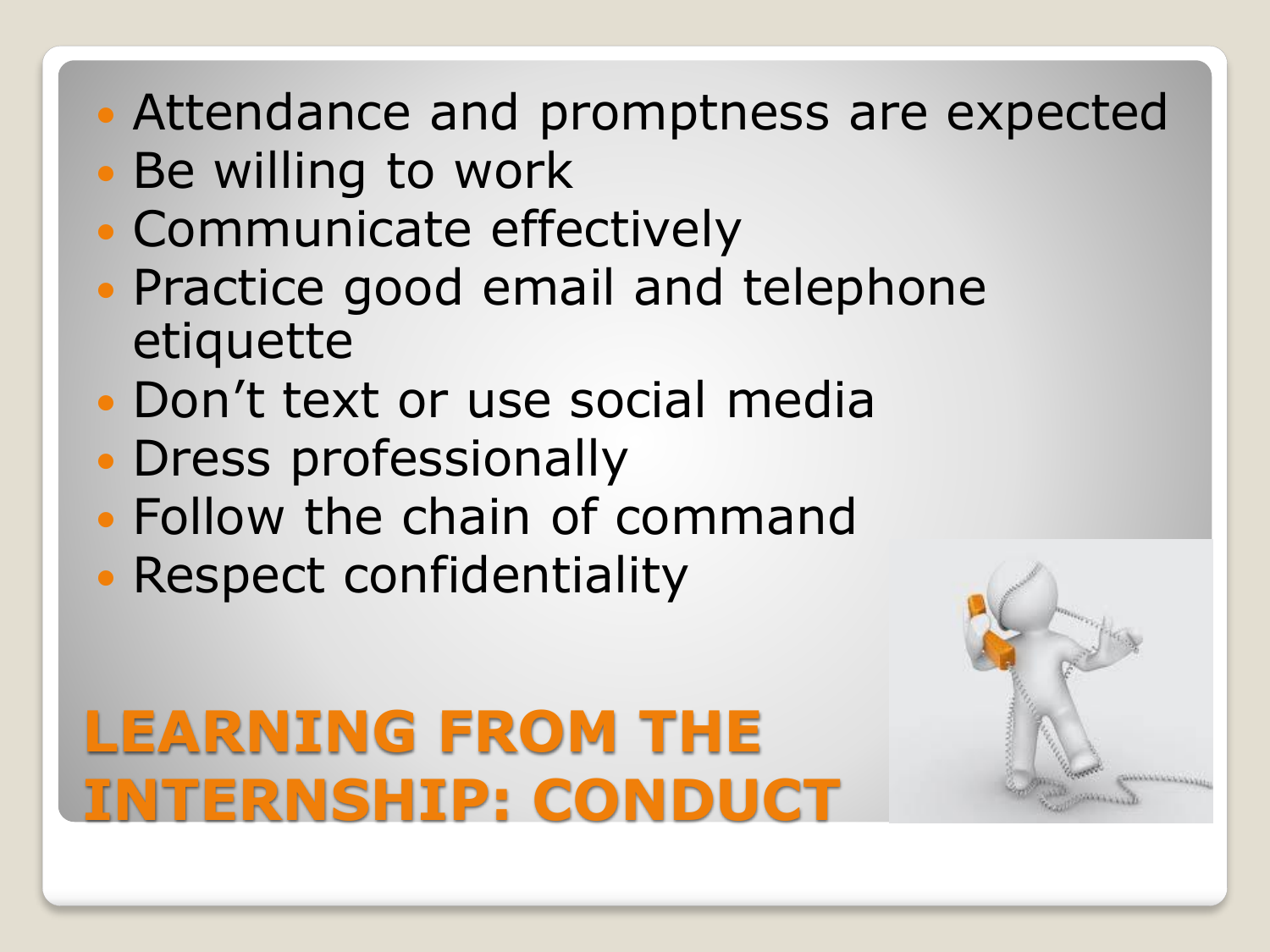Diversity is a complex term. It alludes to many racial, ethnic, cultural and lifestyle differences present today.

**What does that mean to you as an intern and future professional?** It means that you will need to view diversity as a plus and be willing to accept differences while recognizing the unique potential that everyone you work with brings to the job

 $Dive$ RSITY

### **DIVERSITY IN THE WORKPLACE**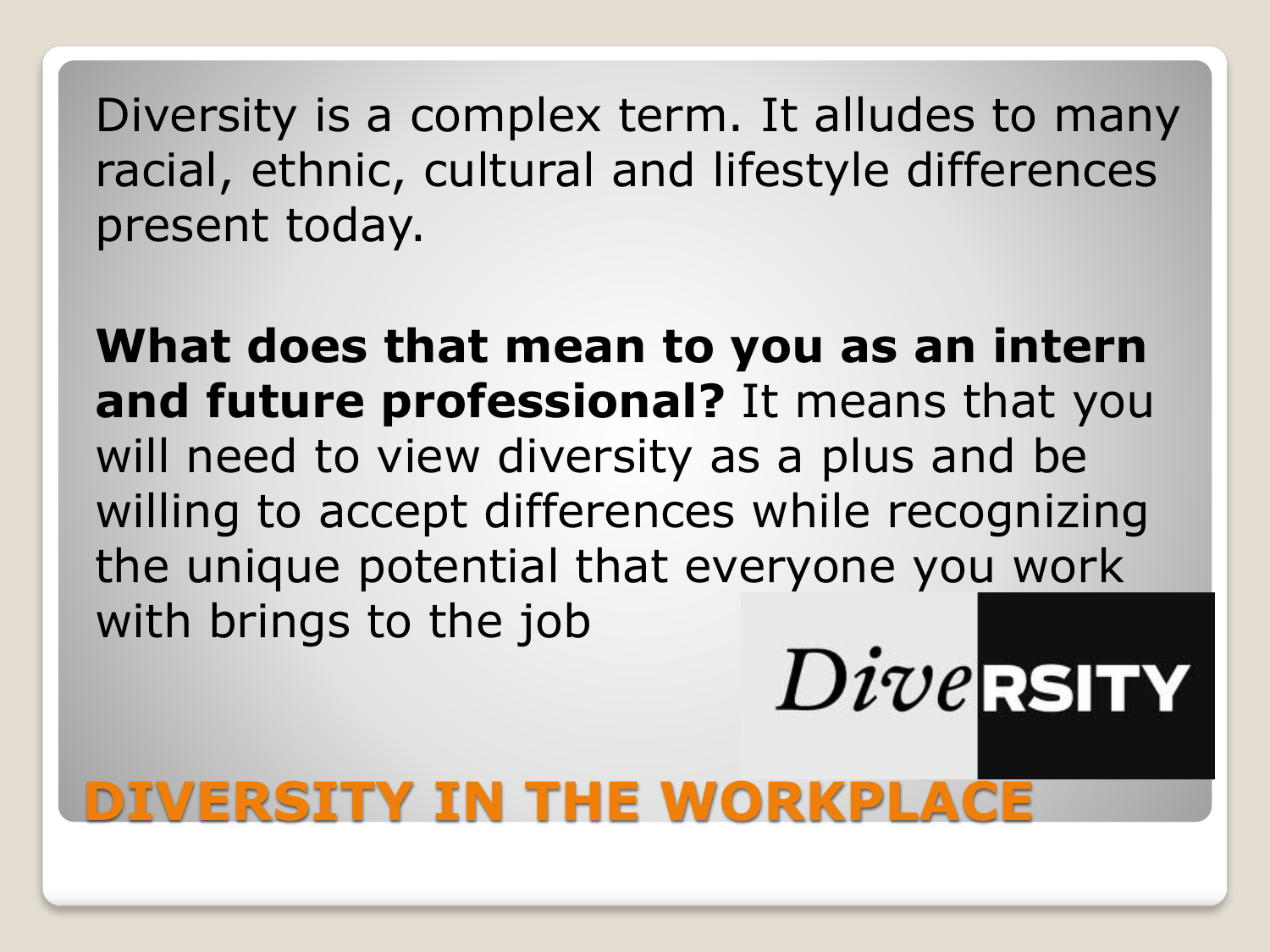#### **How can I work more effectively in a diverse environment?**

- **1. Get information about others:** You can get this through reading books, watching videos and traveling abroad
- **2. Be aware of your own perceptual lens:** Our backgrounds, personalities and life events influence the way we perceive the world
- **3. Be curious:** Ask appropriate and thoughtful questions
- **4. Respect individual differences:** Knowing what individual people value, becoming familiar with their customs and their ideals is helpful when interacting with someone whose culture and background is different than your own
- **5. Understand your own culture:** We are a product (to some extent) of our own cultures. Learning more about our own culture will help us understand how we arrived at our views of the world and how others relate to us.

### **WORKING IN A DIVERSE ENVIRONMENT**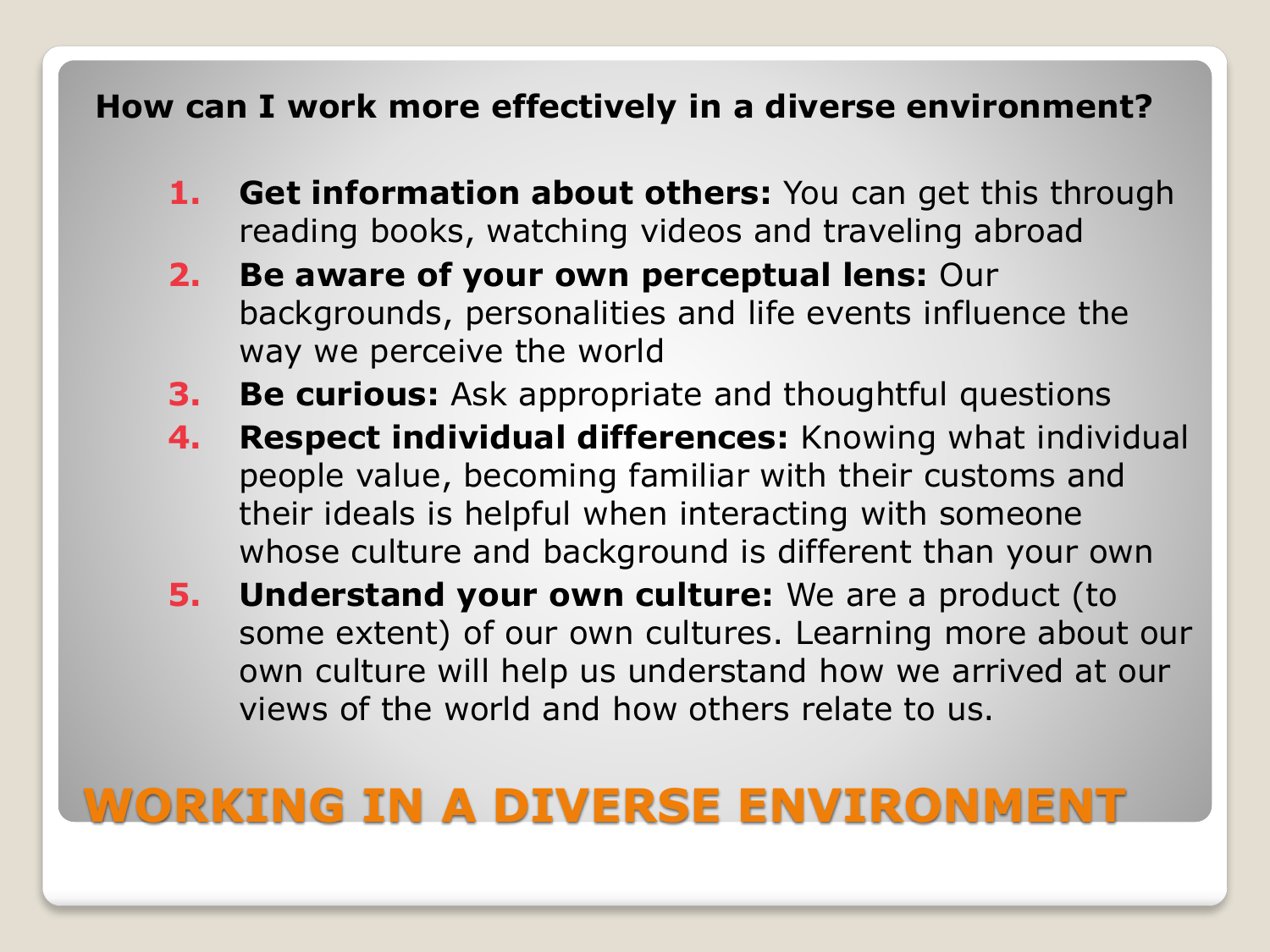*Networking* is connecting with individuals with similar interests and developing new ideas and opportunities through professional associations. The goal is to build relationships which will assist you in learning more about a career field/industry and identify entry-level job opportunities.

Use your internship as an opportunity to build your network.

# **LEARNING FROM THE INTERNSHIP: NETWORKI**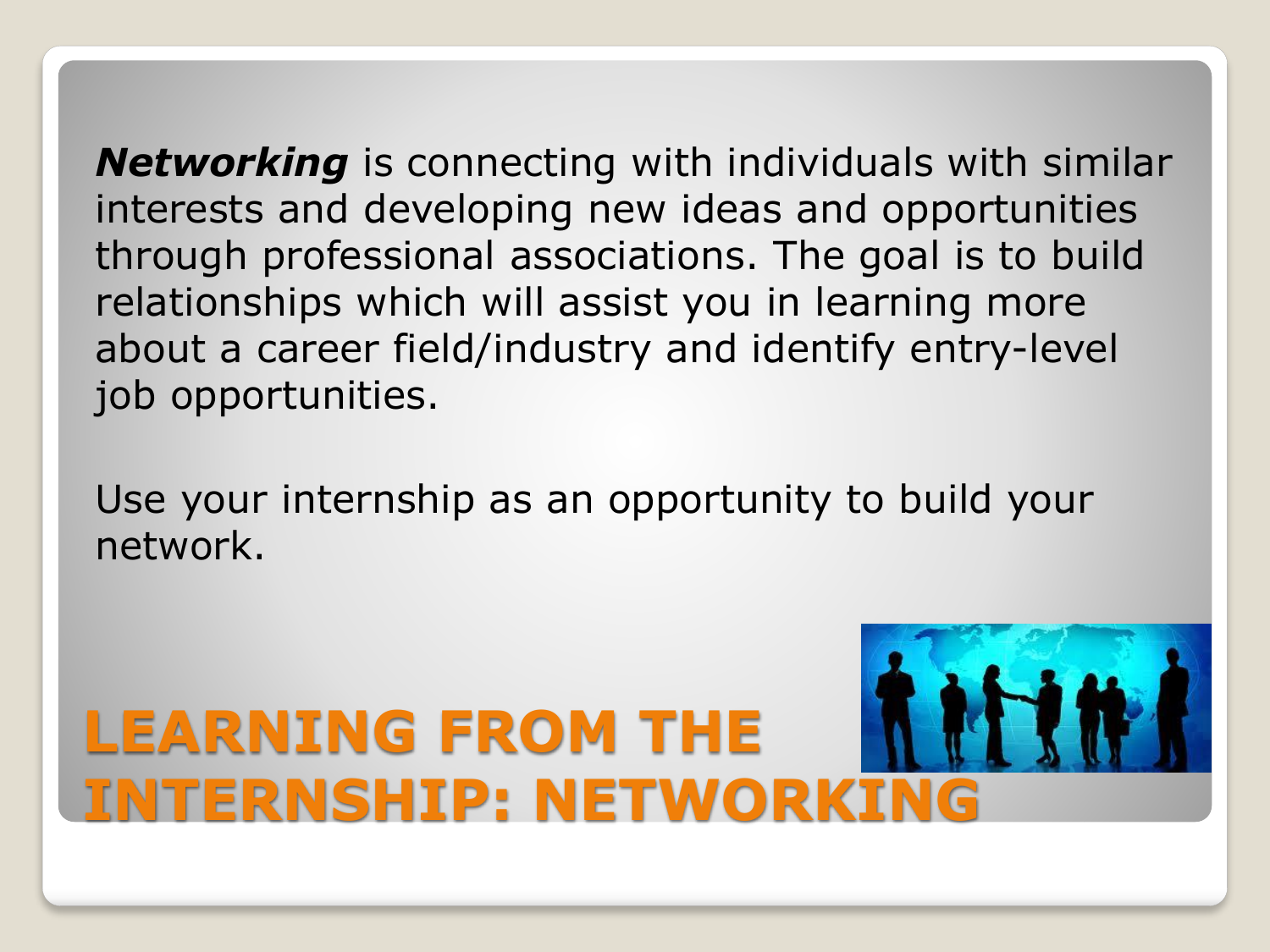- If you do not find an internship project that fits your needs right now, continue to check with the Career Development Center and on Career Wave.
- Close to the completion of your internship, ask your Internship Site Supervisor for a letter of recommendation. This will be helpful in preparation for the future job search.
- Internships can sometimes lead to part time or full time employment with the organization. However, there is no guarantee or obligation on the part of the organization to do so.
- Send a thank-you letter to your Internship Supervisor thanking them for your internship experience.
- Keep in touch periodically with your supervisors so that you can continue to network after the internship itself is completed.
- If you are unclear regarding your career goals, contact the Career Development Center (C-102) for an appointment. We are here to help you develop a focus and implement a strategy to meet your goals.

**LOOKING AHEA**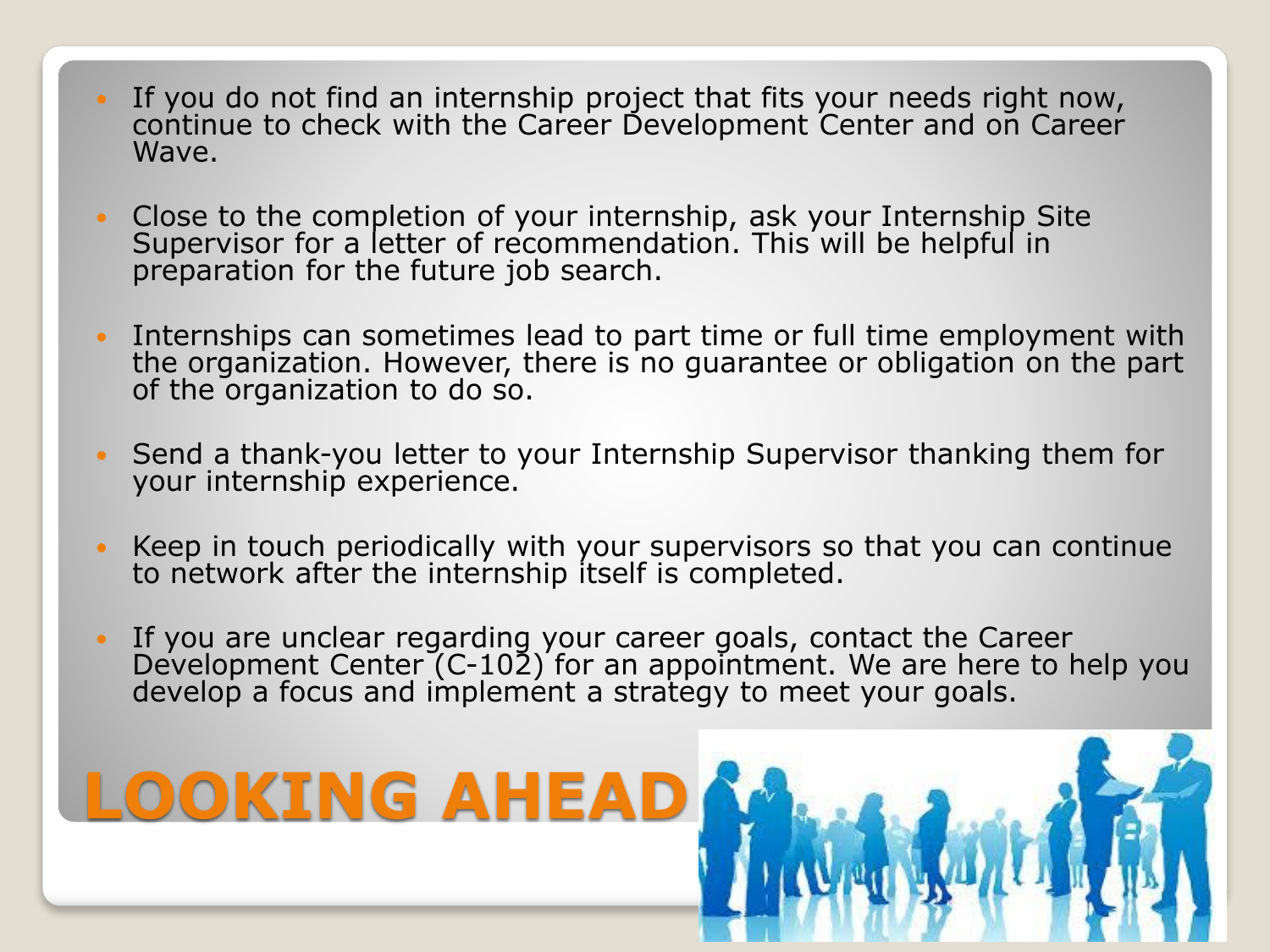You have an important role as an intern. How you perform will affect your future and opportunities for other Kingsborough Community College interns.

 Remember that your future is tied to your performance and the image of Kingsborough Community College.

 The Office of Career Development commends you for participating in an internship, one of the most valuable opportunities of your college career.